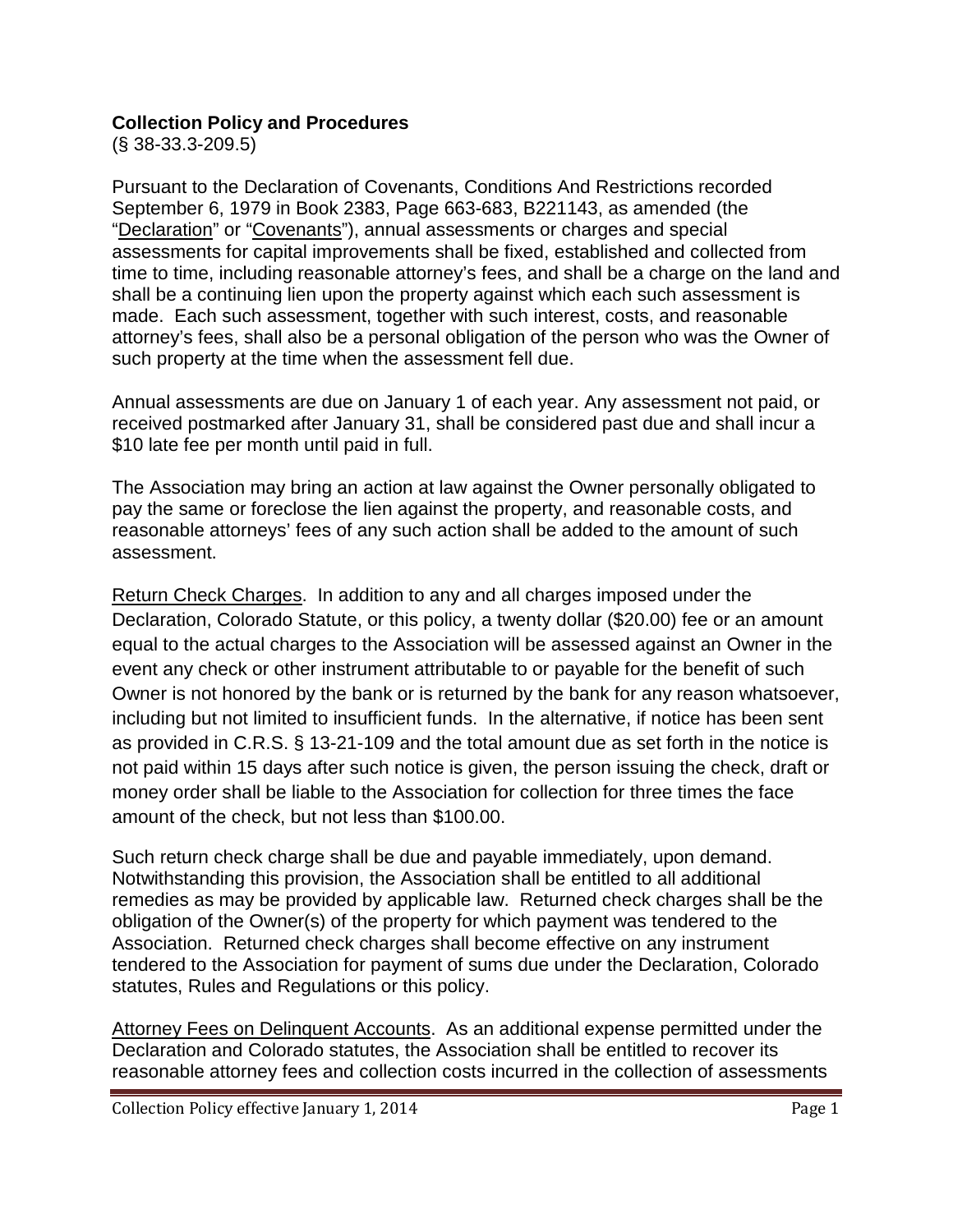or other charges due the Association from a delinquent Owner. The reasonable attorney fees incurred by the Association shall be due and payable immediately when incurred, upon demand, and shall be charged as an assessment against the Owner's account.

Application for Payments made to the Association. All payments received on the account of any Owner shall be applied in the following order: 1) any and all attorney fees, legal fees and costs incurred for collecting assessments or for Owner's failure to comply with provisions of the Association's Declaration, Bylaws, Articles of Incorporation, or Rules and Regulations, including lien fees; 2) fines, late charges and interest; 3) returned check charges, and other costs owing or incurred with respect to such Owner pursuant to the Declaration, Colorado statutes, Rules and Regulations, or this policy; and 4) assessments due or to become due with respect to each Owner.

Collection Letters. After an assessment, or other charge due the Association, becomes 15 days past due, the Board may cause, but shall not be required to send, a "late notice" to the Owner who is delinquent in payment.

Prior to the Association turning over a delinquent account of an Owner to a collection agency or referring it to an attorney for legal action, the Association will send the Owner a notice of delinquency specifying:

- the total amount due, with an accounting of how the total was determined;
- whether the opportunity to enter into a payment plan exists as provided in this collection policy, and instructions for contacting the Association to enter into a payment plan, if available;
- the name and contact information for the person the Owner may contact to request a copy of the Owner's ledger to verify the amount of the debt; and
- that action is required to cure the delinguency and that failure to do so within 30 days may result in the Owner's delinquent account being turned over to a collection agency, a lawsuit being filed against the Owner, the filing and foreclosure of a lien against the Owner's property, or other remedies available under Colorado law.

If payment in full is not received within 60 days of the date due, the Board may, but shall not be required to send the account to the Association's attorney for collection.

Payment Plans. An Owner may enter into a payment plan to pay off a deficiency in equal installments over a period of six months or such longer period as authorized by the Association. If the Owner fails to comply with the terms of the payment plan (fails to remit payment of an agreed-upon installment, or to remain current with regular assessments as they come due during the payment plan term), the Association may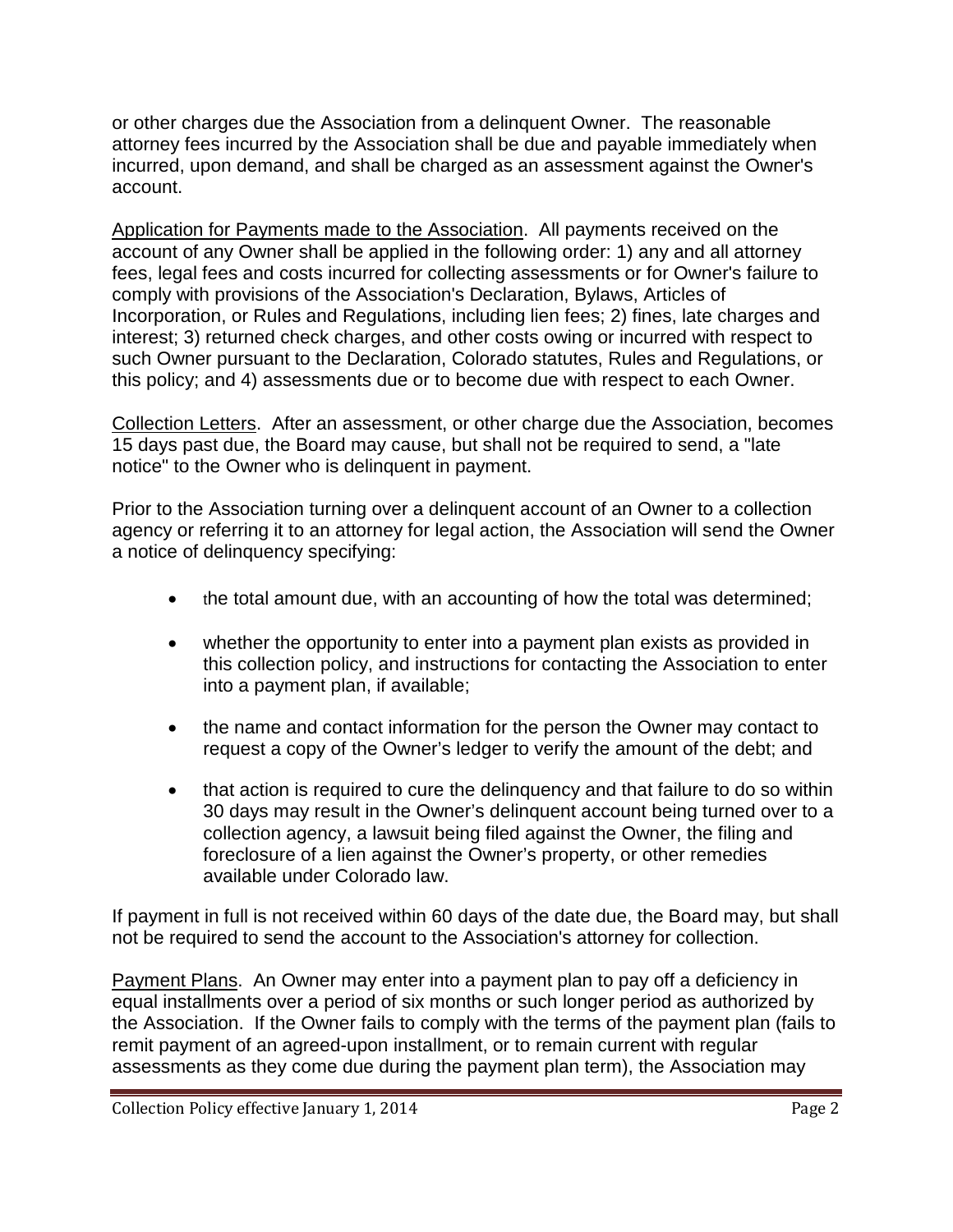pursue legal action. The Association is not obligated to negotiate a payment plan with an Owner who has previously entered into a payment plan. Further, the Association is not obligated to enter a payment plan if the Owner does not occupy the Lot and has acquired the property as a result of a default of a security interest encumbering the Lot or foreclosure of the Association's lien. All payment plans involving accounts referred to an attorney for collection shall be set up and monitored through the attorney.

Referral of Delinquent Accounts to Attorneys. The Board may, but shall not be required to, refer delinquent accounts to its attorneys for collection. Upon referral to the attorneys, the attorneys shall take all appropriate action to collect the accounts referred, including recording of a Notice of Assessment Lien against the property. After an account has been referred to an attorney, the account shall remain with the attorney until the account is settled, has a zero balance or is written off. All payment plans involving accounts referred to an attorney for collection shall be set up and monitored through the attorney.

Judicial Foreclosure. The Board may choose to foreclose on the Association's lien in lieu of or in addition to suing an Owner in county court for a money judgment. The purpose of foreclosing is to obtain payment of all assessments owing in situations where either a money judgment lawsuit has been or is likely to be unsuccessful in obtaining payment, or other circumstances that favor such action.

The Association will not commence a judicial foreclosure action unless the balance of the assessments and charges secured by its lien (which may include late fees, fines and other charges as well as other assessments) equals or exceeds six months of common expense assessments based on the Association's periodic budget. Prior to filing a foreclosure action, the Board of Directors will resolve by a recorded vote to authorize the filing of the foreclosure action against the particular Lot, on a specific basis.

Appointment of a Receiver. The Association may seek the appointment of a receiver if an owner becomes delinquent in the payment of assessments. A receiver is a disinterested person appointed by the court who manages the rental of the property, collects the rent and disburses the rents according to the court's order. The purpose of a receivership for the Association is to obtain payment of current assessments, reduce past due assessments, and prevent the waste and deterioration of the property.

Bankruptcies and Public Trustee Foreclosures. Upon receipt of any notice of a bankruptcy filing by an Owner, or upon receipt of a notice of a foreclosure by any holder of an encumbrance against any Lot within the Association, the Association shall advise the Association's attorney of the same and may turn the account over to the Association's attorney.